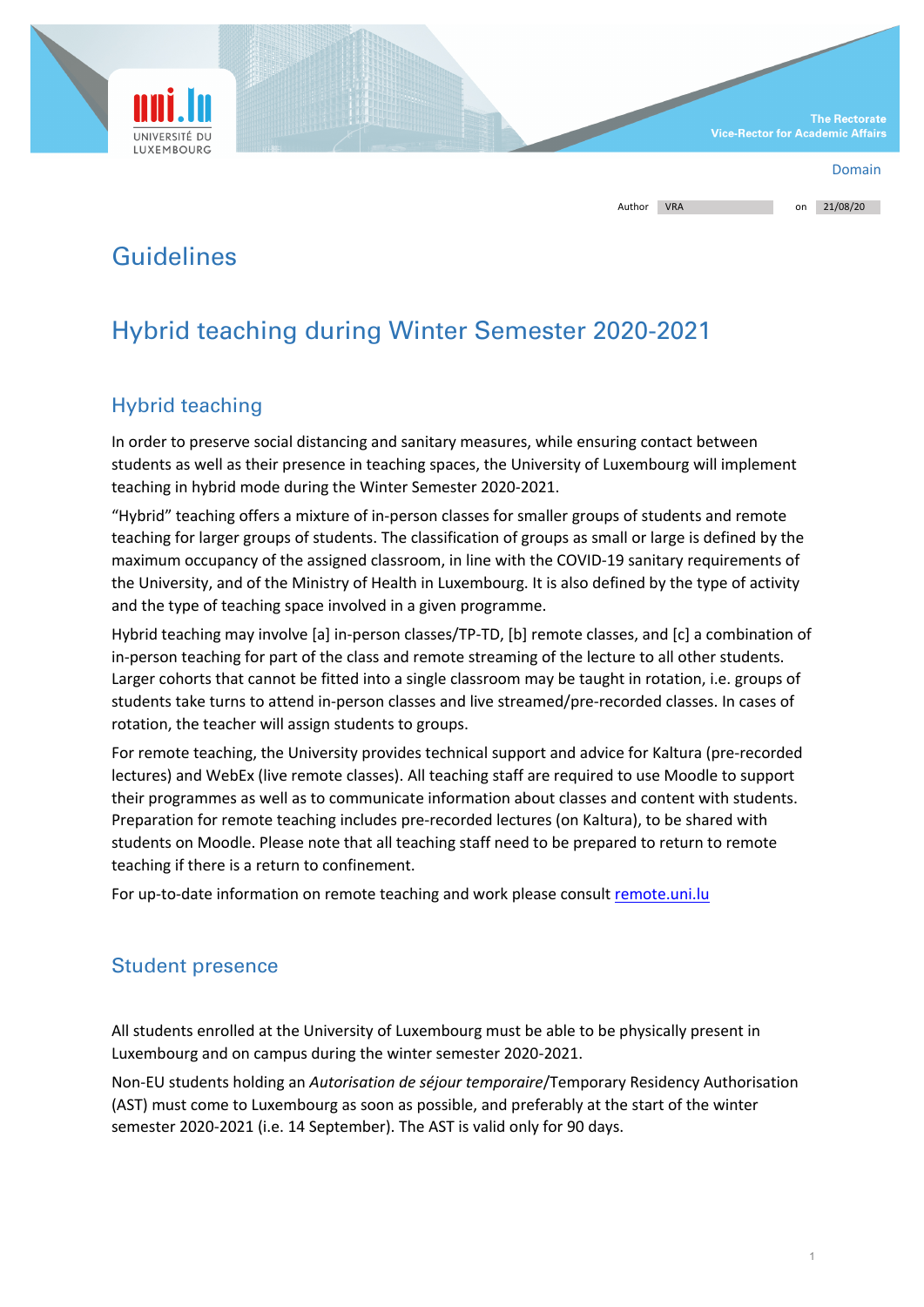

For both EU and non-EU students : Please note that reservations for student accommodation are valid until 31 October 2020, after which the vacant accommodation will be redistributed. Students arriving in Luxembourg after 31 October 2020 will have to make their own arrangements for housing.

If a student cannot be physically present in Luxembourg during the entire winter semester 2020- 2021, then the University will reconsider her/his admission status. Non-EU students may be required to apply for a new AST.

## **Exceptions**

Students may be excused from in-person attendance in the Winter Semester only if they meet at least one (1) of the criteria set out below. Requests must be sent to the Study Programme Administrator (SPA). The decision will be taken by the Study Programme Director on a case-by-case basis.

These students must nevertheless comply with all the course requirements and participate in exams. The *obligation de présence*/attendance requirement includes remote participation but being able to do only remote work does not excuse someone from taking exams or submitting the work that is required by their teacher.

- 1. Students with a health condition that puts them into a high-risk category, as defined by the Ministry of Health's guidelines on vulnerable health conditions in the context of COVID-19. The student must present a valid health certificate in support of this claim. Students from EU countries can present a health certificate from their physician. Students from non-EU countries who are not located in Luxembourg or another EU country must provide a valid health certificate from a physician approved by the embassy of Luxembourg, the embassy of Belgium, or another EU country, or by the United Nations office of their country of residence. If the health certificate is not in English, French or German, the student must include a translation in one of these three languages. Please note that a student excused from inperson attendance on health grounds is still required to be resident in Luxembourg.
- 2. Students who live with a relative that has a high-risk health condition as defined by the Ministry of Health's guidelines on vulnerable health conditions in the context of COVID-19. The student must present a valid health certificate detailing the health condition of the relative in support of this claim (see point 1 above). In addition, the student must present a certificate of residence, attesting for the common residence with the relative.
- 3. Delays in arrival in Luxembourg caused by factors connected to COVID-19, e.g. border closure, quarantine, delayed visa processing, or the suspension of air/train/bus connections. The student must provide a justification of the delay with reliable supporting evidence. Please note that should the entire winter semester be affected by this delay, the admission status of the student will be reconsidered by the University.